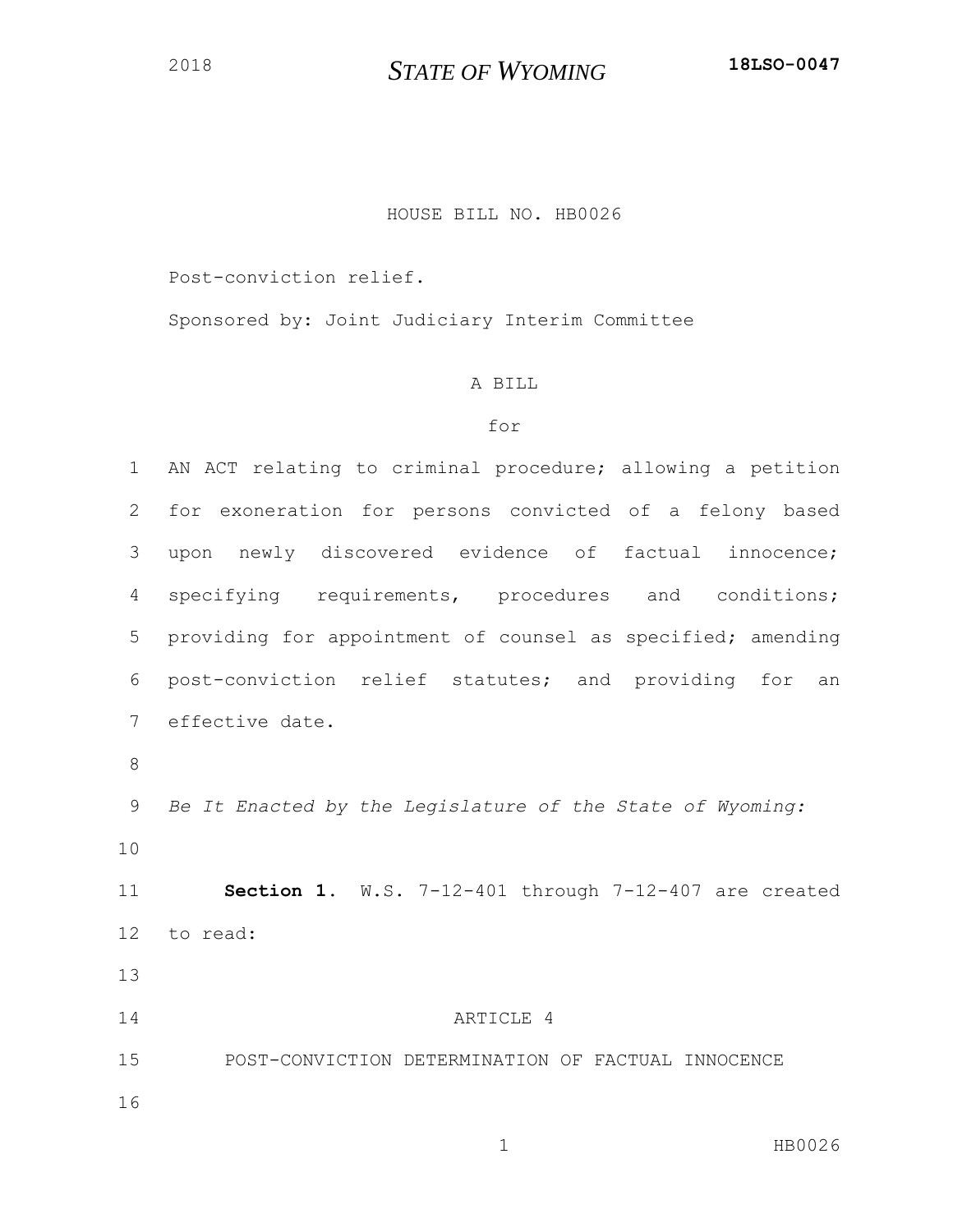**7-12-401. Short title.** This act shall be known and may be cited as the "Post-Conviction Determination of Factual Innocence Act." **7-12-402. Definitions.** (a) As used in this act: (i) "Bona fide issue of factual innocence" means that the newly discovered evidence presented by the petitioner, if credible, would clearly establish the petitioner's factual innocence; (ii) "Factual innocence" or "factually innocent" means a person: (A) Did not engage in the conduct for which he was convicted; (B) Did not engage in conduct constituting a lesser included or inchoate offense of the crime for which he was convicted; and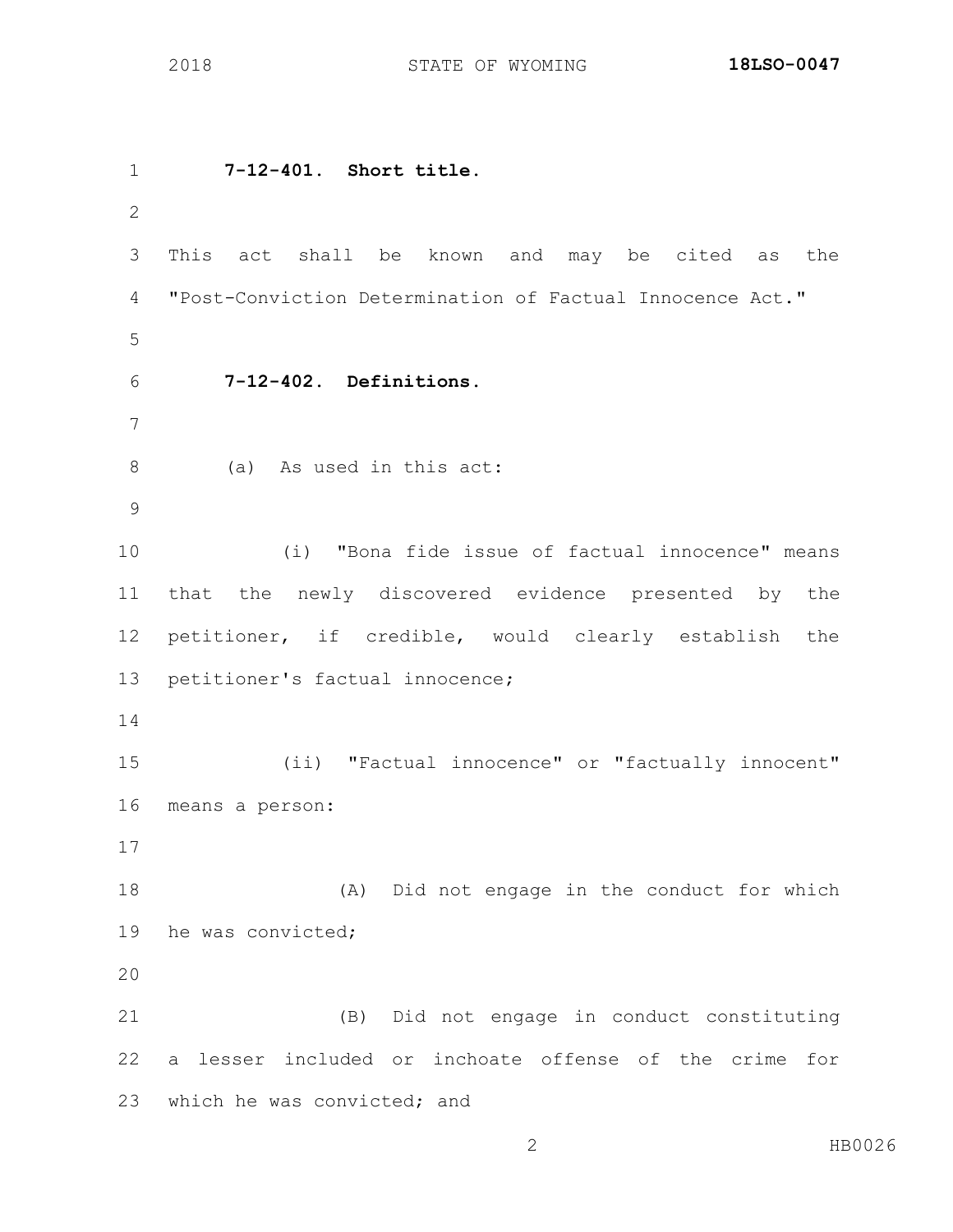(C) Did not commit any other crime arising out of or reasonably connected to the facts supporting the indictment or information upon which he was convicted. (iii) "Forensic science" is the application of scientific or technical practices to the recognition, collection, analysis and interpretation of evidence for 9 criminal and civil law or regulatory issues; (iv) "Newly discovered evidence" means evidence that was not available to the petitioner at trial or during the resolution by the trial court of any motion to withdraw a guilty plea or motion for new trial and which is relevant to the determination of the issue of factual innocence, including: (A) Evidence that was discovered prior to or in the course of any appeal or post-conviction proceedings that served in whole or in part as the basis to vacate or reverse the petitioner's conviction;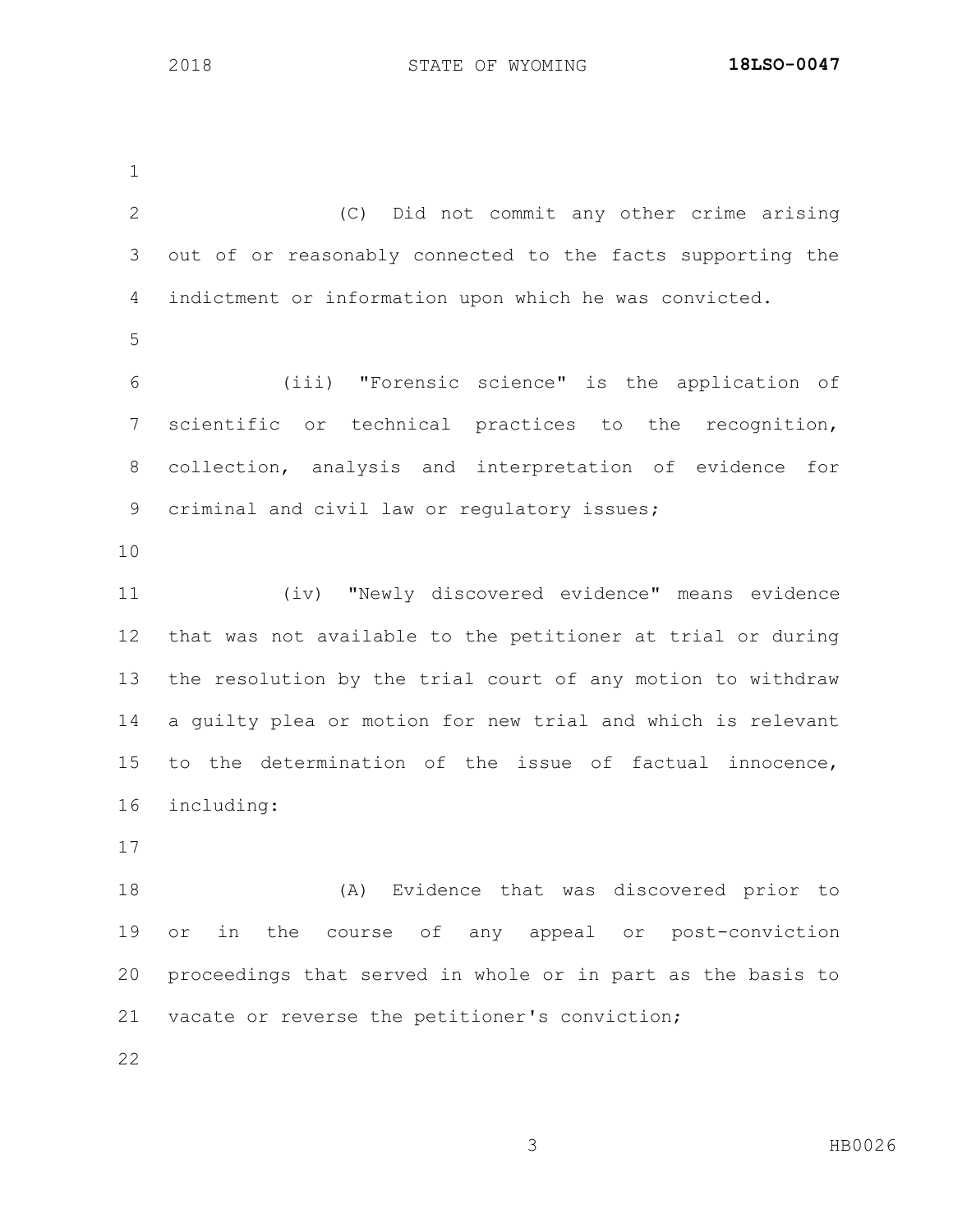(B) Evidence that supports the claims within a petition for post-conviction relief under W.S. 7-14-101 through 7-14-108 that is pending at the time of the court's determination of factual innocence under this act; or (C) Relevant forensic scientific evidence that was not available at the time of trial or during the resolution by the trial court of any motion to withdraw a guilty plea or motion for new trial, or that undermines forensic evidence presented at trial. Forensic scientific evidence is to be considered as "undermined" if new research or information exists that repudiates: (I) The foundational validity of the challenged evidence or testimony. "Foundational validity" means the reliability of the method to be repeatable, reproducible and accurate in a scientific setting; or (II) The applied validity of the method or technique. "Applied validity" means the reliability of the method or technique in practice.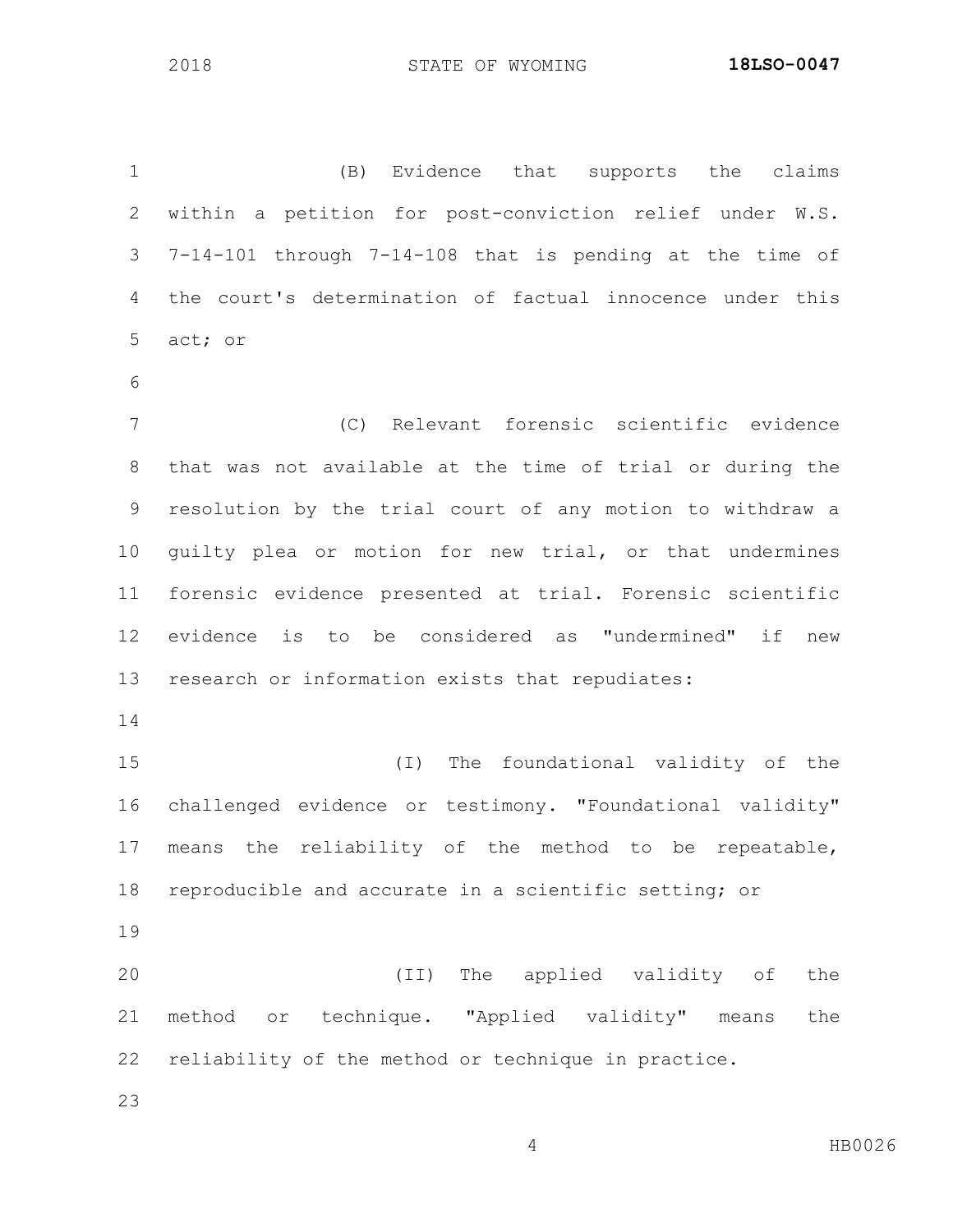(v) "This act" means W.S. 7-12-401 through 7-12-407.

 **7-12-403. Petition for exoneration based on factual innocence; conduct of proceedings.**

 (a) A person who has been convicted of a felony offense may petition the district court in the county in which the person was convicted for a hearing to establish that the person is factually innocent of the crime or crimes of which the person was convicted.

 (b) The petition shall contain an assertion of factual innocence under oath by the petitioner and shall aver, with supporting affidavits or other credible documents, that:

 (i) Newly discovered evidence exists that, if credible, establishes a bona fide issue of factual innocence;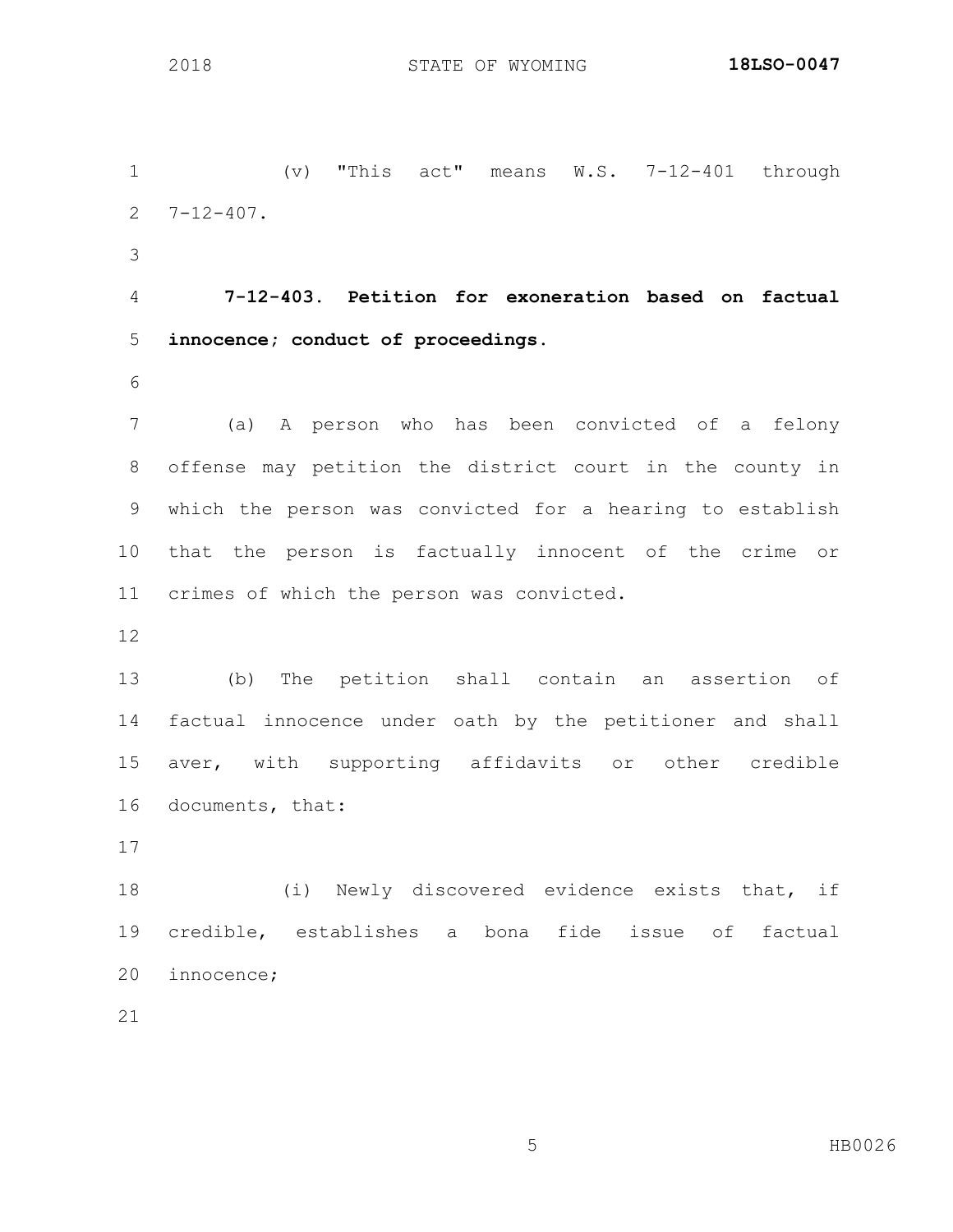(ii) The specific evidence identified by the petitioner establishes innocence and is material to the case and the determination of factual innocence; (iii) The material evidence identified by the petitioner is not merely cumulative of evidence that was known, is not reliant solely upon recantation of testimony by a witness against the petitioner and is not merely impeachment evidence; (iv) When viewed with all other evidence in the case, whether admitted during trial or not, the newly discovered evidence demonstrates that the petitioner is 14 factually innocent; and (v) Newly discovered evidence claimed in the petition is distinguishable from any claims made in prior petitions. (c) The court shall review the petition in accordance with the procedures in W.S. 7-12-404, and make a finding whether the petition has satisfied the requirements of subsection (b) of this section. If the court finds the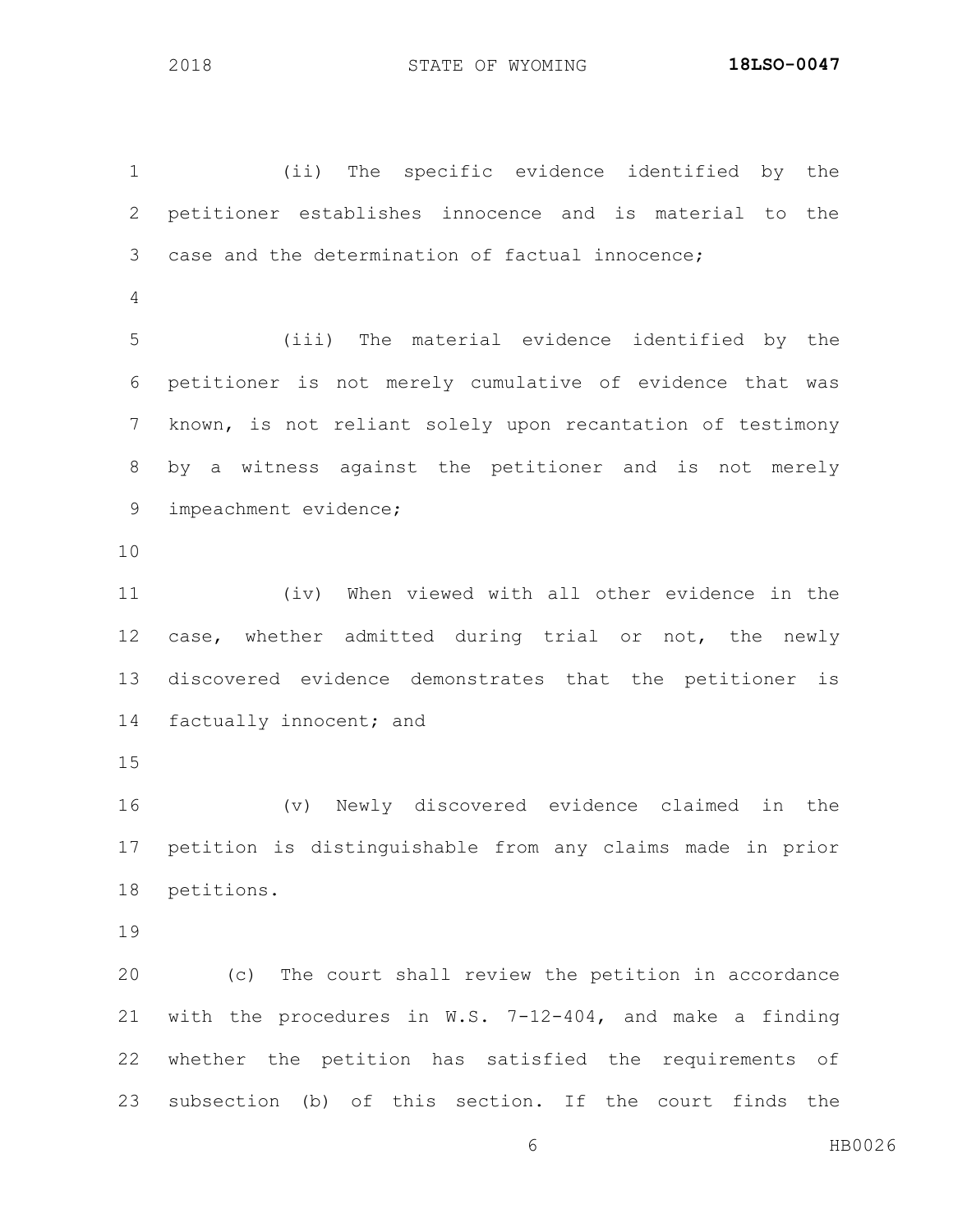petition does not meet all the requirements of subsection (b) of this section, it shall dismiss the petition without prejudice and send notice of the dismissal to the petitioner, the district attorney, and the attorney general.

 (d) The petition shall also contain an averment that: 

 (i) Neither the petitioner nor the petitioner's counsel knew of the evidence at the time of trial or sentencing or in time to include the evidence in any previously filed post-trial motion or post-conviction petition, and the evidence could not have been discovered by the petitioner or the petitioner's counsel through the exercise of reasonable diligence; or

 (ii) A court has found ineffective assistance of counsel for failing to exercise reasonable diligence in uncovering the evidence.

 (e) Upon entry of a finding that the petition is sufficient under subsection (b) of this section, the court shall then review the petition to determine if subsection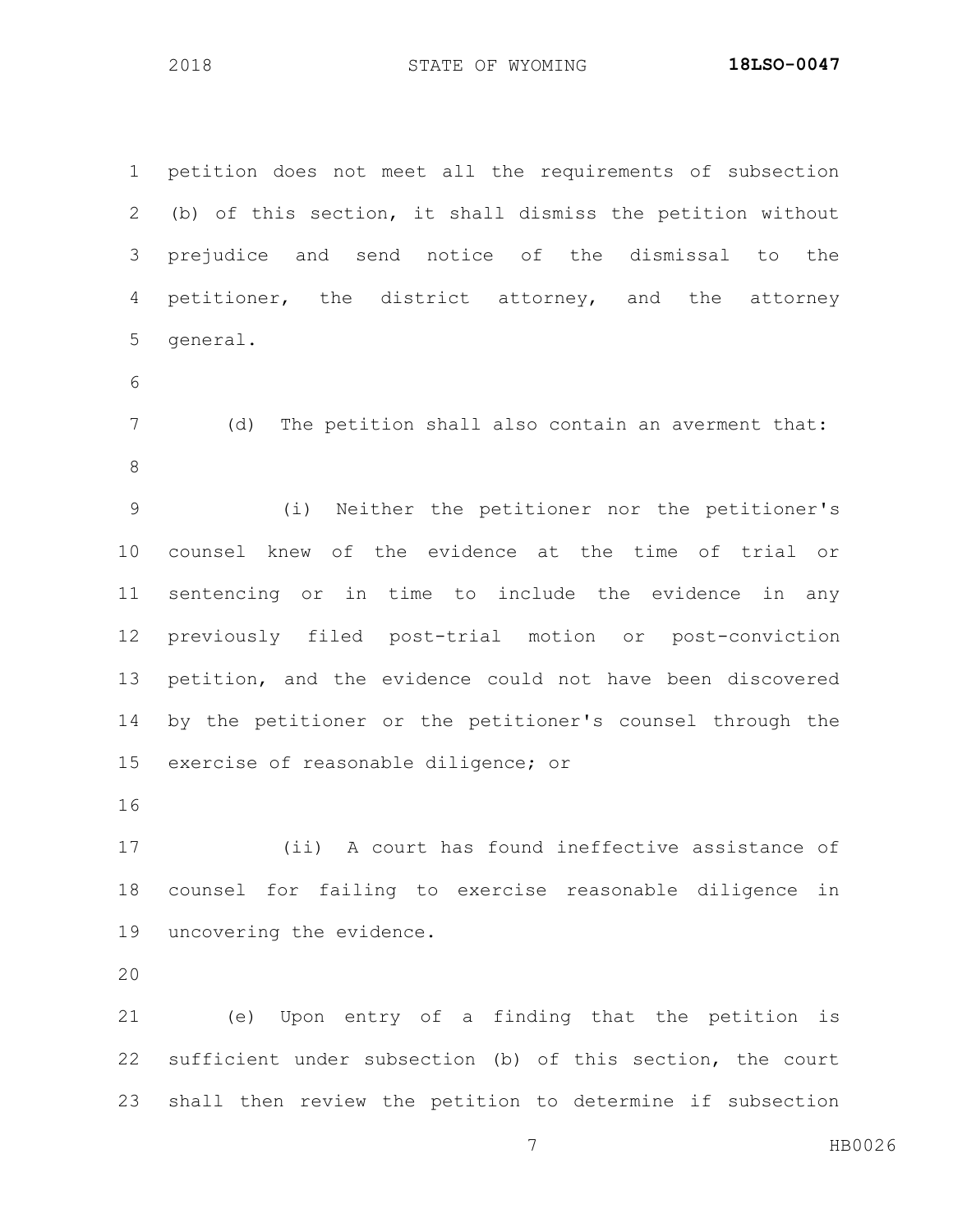8 HB0026 (d) of this section has been satisfied. If the court finds that the requirements of subsection (d) of this section have not been satisfied, it may dismiss the petition without prejudice and give notice to the petitioner, the district attorney and the attorney general of the dismissal, or the court may waive the requirements of subsection (d) if the court finds the petition should proceed to hearing and that there is other evidence that could have been discovered through the exercise of reasonable diligence by the petitioner or the petitioner's counsel at trial, and the other evidence: (i) Was not discovered by the petitioner or the petitioner's counsel; (ii) Is material upon the issue of factual innocence; and (iii) Has never been presented to a court. (f) A person who has already obtained post-conviction relief that vacated or reversed the person's conviction or sentence may also file a petition under this act in the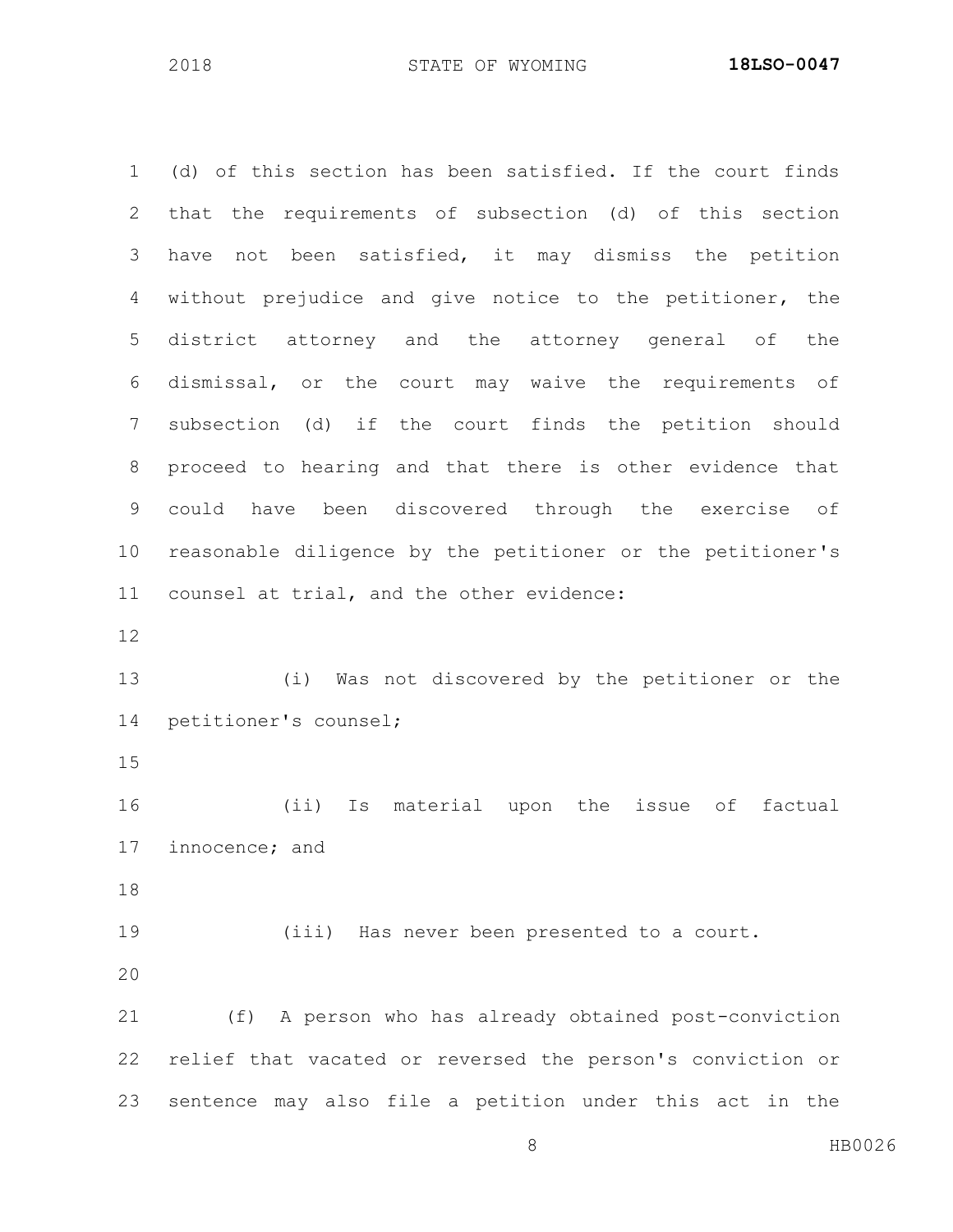same manner and form as described above, if no retrial or appeal regarding this offense is pending.

 (g) If some or all of the newly discovered evidence alleged in a petition filed under this act is biological evidence subject to DNA testing, the petitioner shall seek DNA testing pursuant to W.S. 7-19-401 through 7-19-406. Separate petitions may be filed simultaneously in the same court.

 (h) Except as provided in this act, and unless otherwise inconsistent with the provisions of this act, the petition and all subsequent proceedings shall be governed by the Wyoming Rules of Civil Procedure and the Wyoming Rules of Evidence and shall include the underlying criminal case number.

 (j) Once a petition is filed under this section, attorneys for the state, law enforcement officers and crime laboratory personnel shall preserve the evidence that is the subject of the petition and shall preserve information to determine the sufficiency of the chain of custody of the evidence.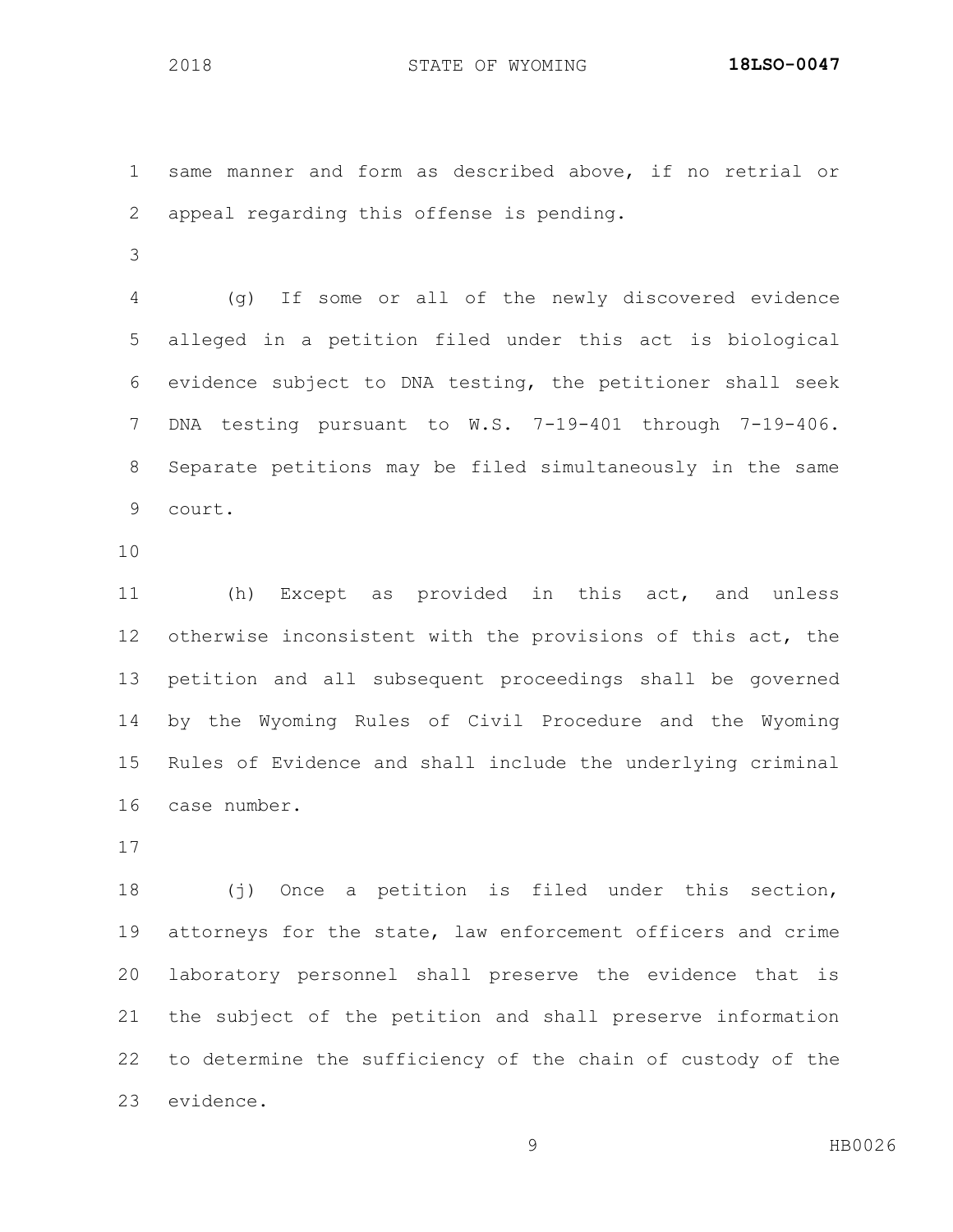**7-12-404. Service of process; response by state; review by the court.**

 (a) A person filing a petition under this act shall serve notice and a copy of the petition upon the office of the district attorney where the conviction was obtained and upon the Wyoming attorney general.

 (b) The assigned district judge shall conduct an initial review of the petition. If it is apparent to the court that the petitioner is merely relitigating facts, issues or evidence presented in previous proceedings or presenting issues that appear frivolous or speculative on their face, the court shall dismiss the petition, state the basis for the dismissal and serve notice of dismissal upon the petitioner, the district attorney and the attorney general. If, upon completion of the initial review, the court does not dismiss the petition, it shall order the district attorney to file a response to the petition.

 (c) The district attorney shall, within one hundred twenty (120) days after receipt of the court's order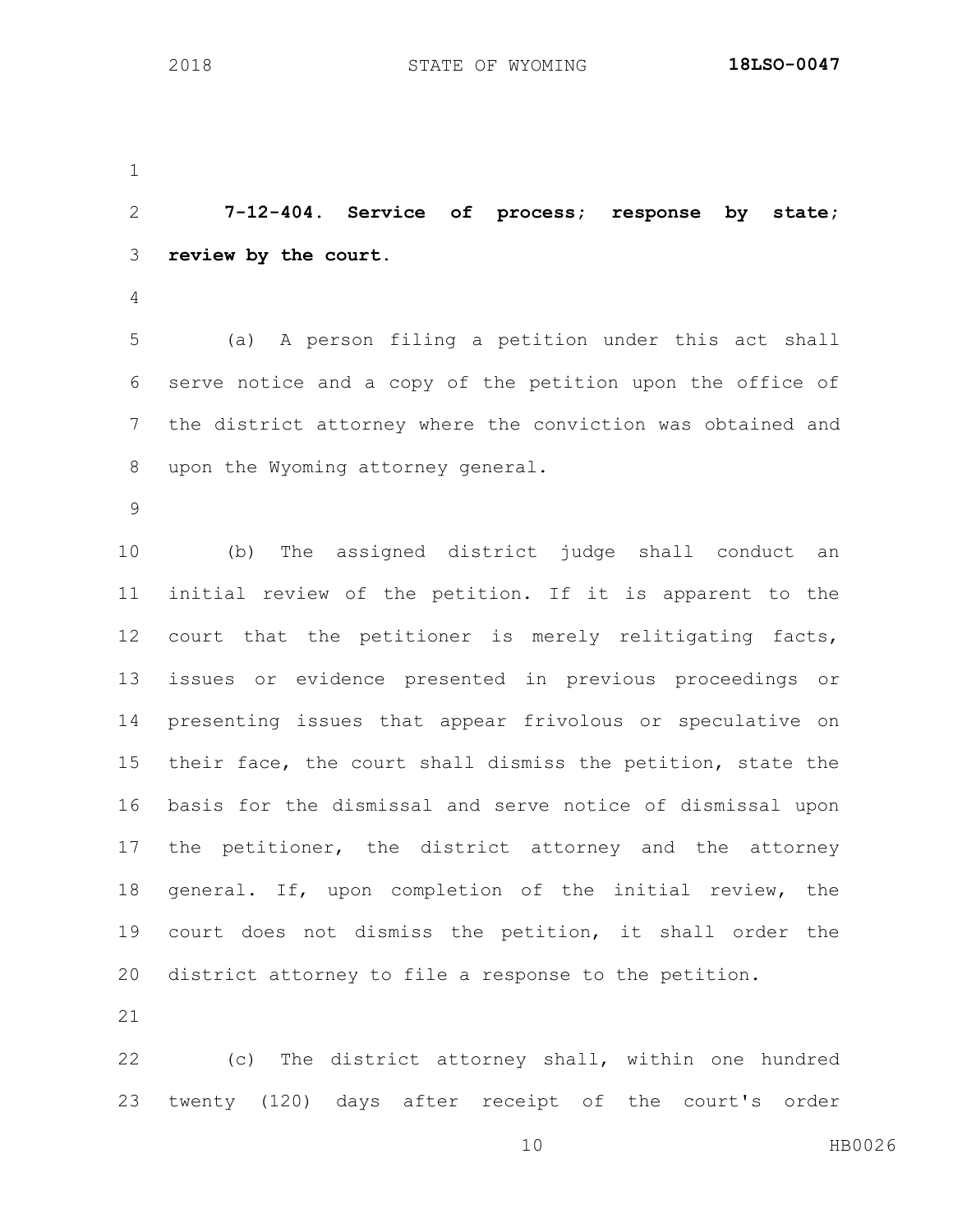requiring a response, or within any additional period of time the court allows, answer or otherwise respond to the petition and serve the same upon the petitioner and the attorney general.

 (d) After the time for response by the district attorney has passed, the court shall order a hearing if it finds the petition meets the requirements of W.S. 7-12-403 and finds there is a bona fide and compelling issue of factual innocence regarding the charges of which the petitioner was convicted. No bona fide and compelling issue of factual innocence exists if the petitioner is merely relitigating facts, issues or evidence presented in a previous proceeding or if the petitioner is unable to identify with sufficient specificity the nature and reliability of the newly discovered evidence that establishes the petitioner's factual innocence.

 (e) Within thirty (30) days after the date the district attorney responds to the petition, the petitioner may reply. Within thirty (30) days after the time for petitioner to reply has passed, the court shall consider the petition and any response and enter an order either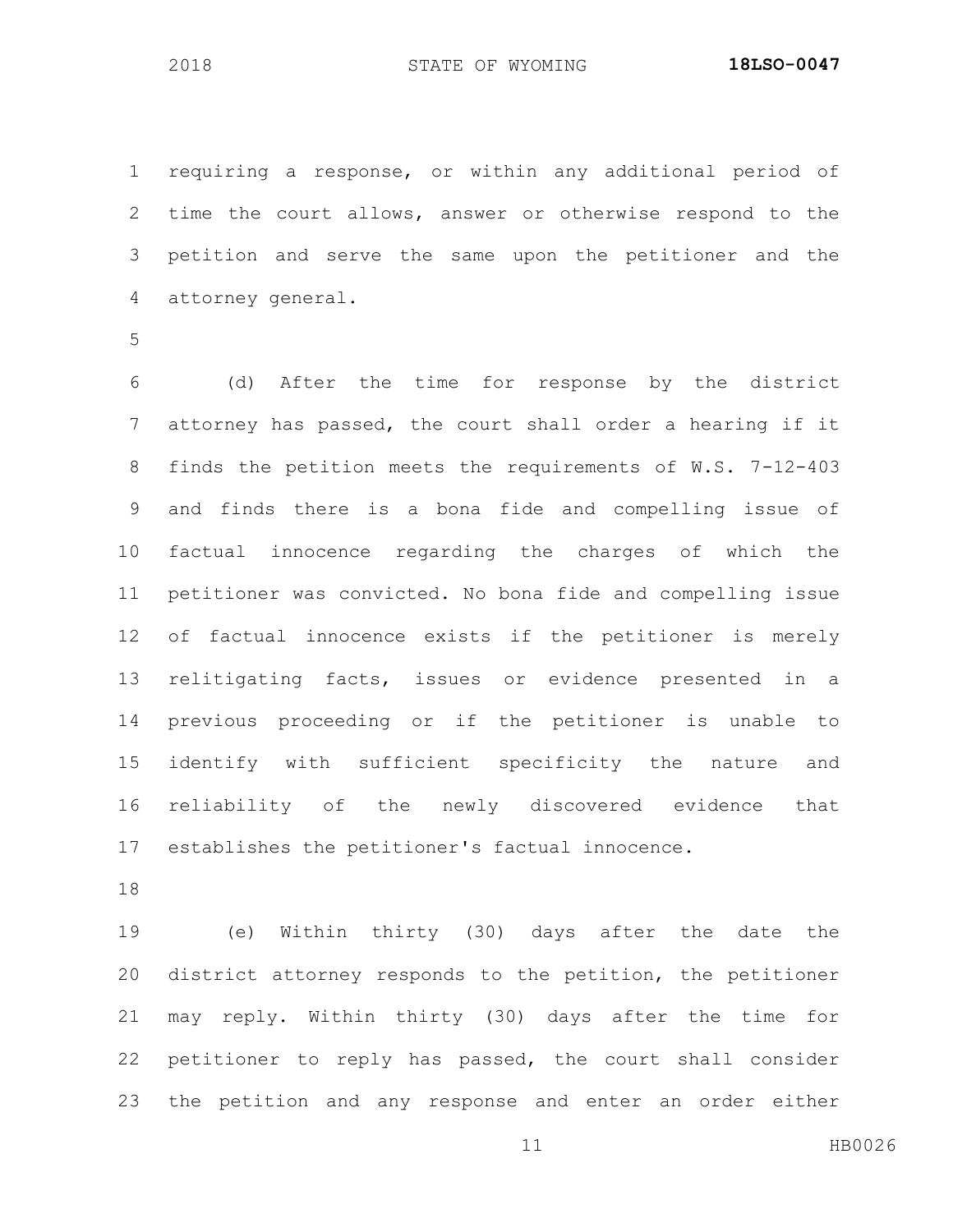denying the petition or granting a hearing on the petition. The court may not grant a hearing during the period in which criminal proceedings in the matter are pending before any trial or appellate court, unless stipulated to by the parties.

 (f) If the court grants a hearing, both the hearing and the final order following the hearing shall occur and be entered within one hundred fifty (150) days after the last day for the petitioner to reply to the district attorney's response to the petition, unless for good cause the court determines additional time is required.

 (g) If the court sets a hearing on the petition and evidence is in the custody of the state or its agents, upon request of the petitioner, the court shall order the state to preserve all material and relevant evidence in the state's possession or control during the pendency of the proceeding.

 (h) Upon motion, the court may order forensic testing of any available evidence.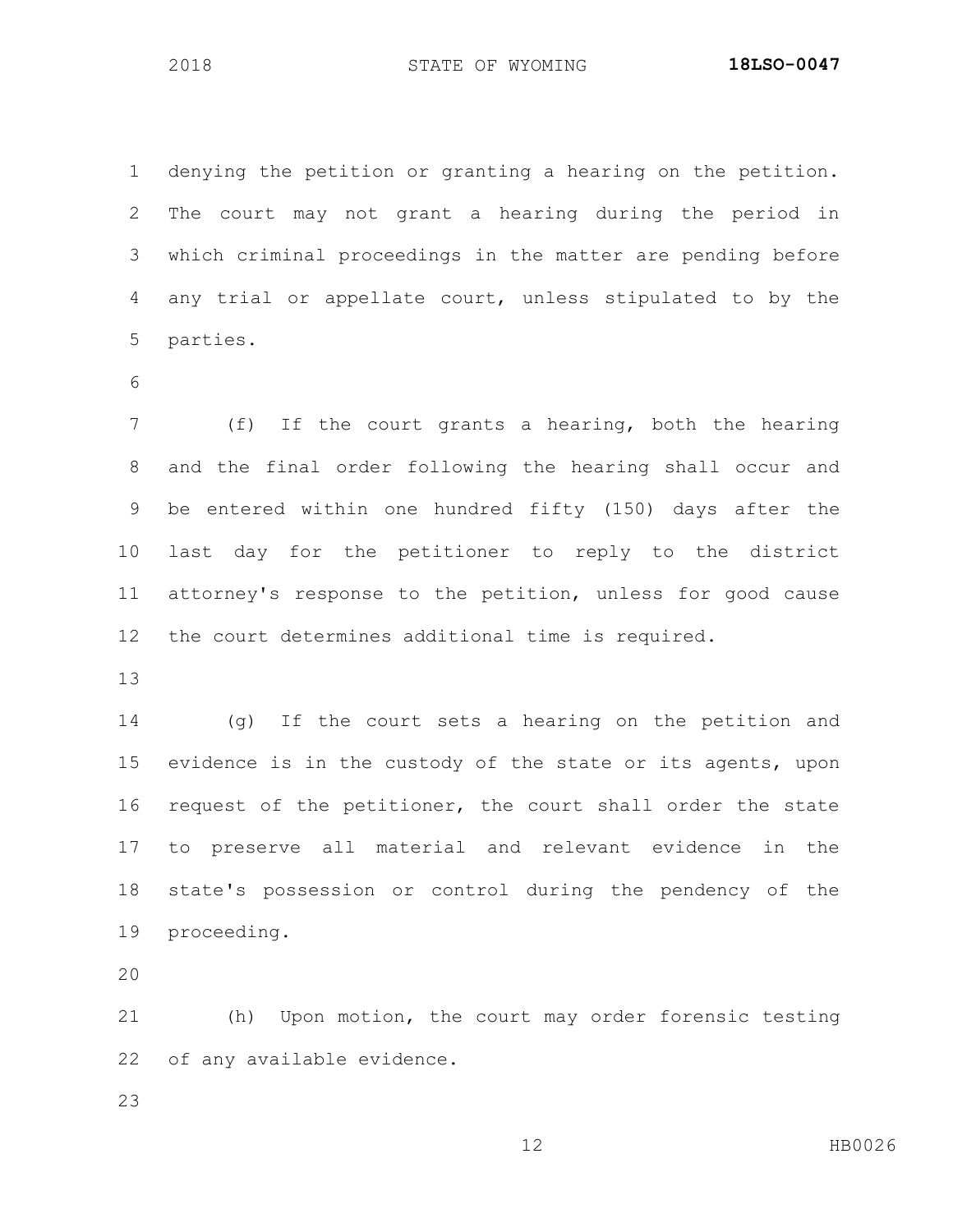(j) If the court orders forensic testing under subsection (h) of this section, the testing shall be performed by the Wyoming state crime laboratory unless the movant establishes that the state crime laboratory has a conflict of interest or does not have the capability to perform the necessary testing.

 (k) If the court orders that forensic testing under subsection (h) of this section shall be conducted by a laboratory other than the Wyoming state crime laboratory, the court shall require that the testing be performed by a laboratory that is accredited by the American society of crime laboratory directors accreditation board, ANSI-ASQ national accreditation board or a successor accrediting body.

 (m) The movant shall bear the cost of forensic testing ordered under subsection (h) of this section unless the court determines the movant is needy and the forensic testing supports the movant's petition for exoneration, in which case the court shall order the state to bear the cost of the forensic testing.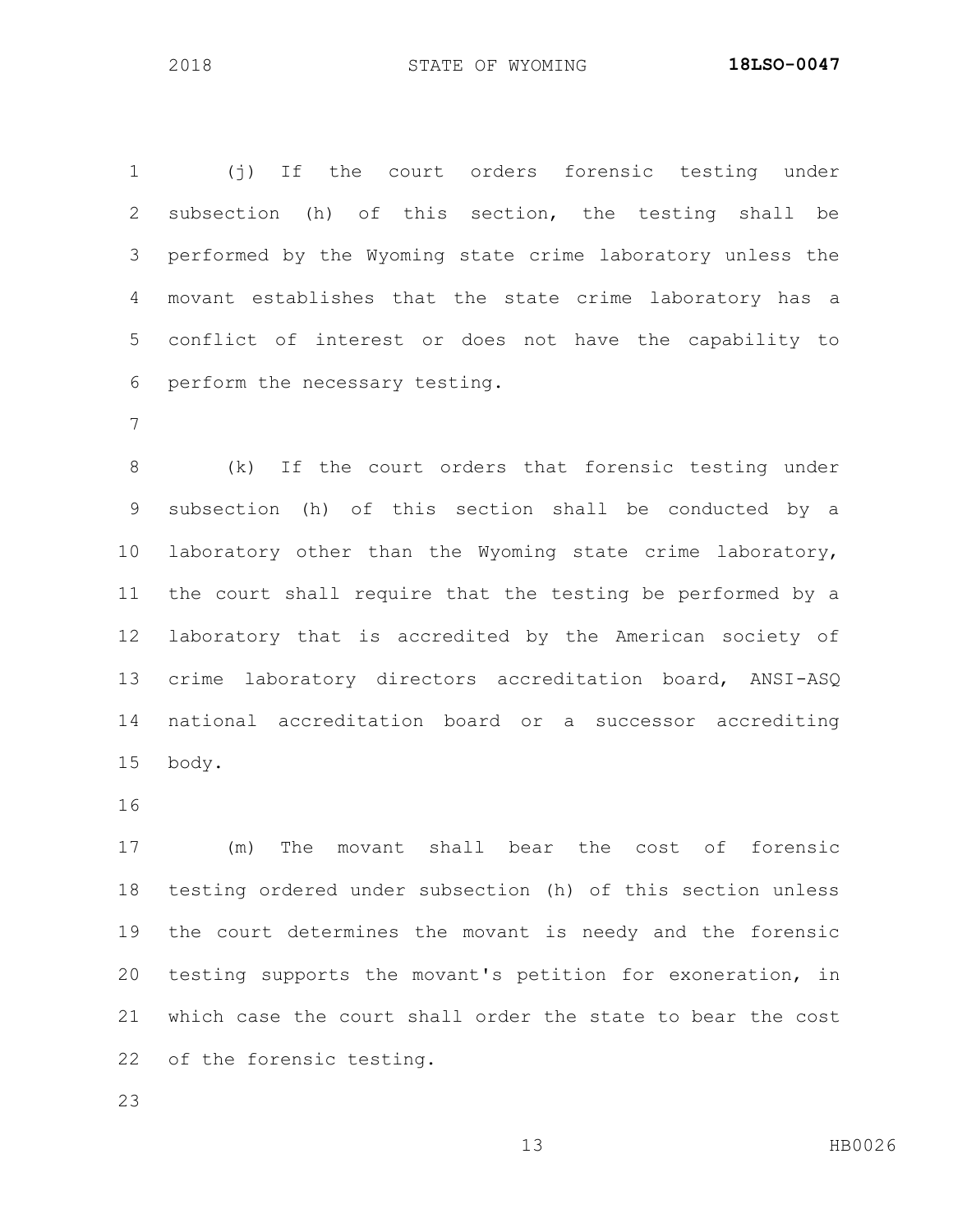(n) If the parties stipulate the evidence establishes the petitioner is factually innocent, the court may find the petitioner is factually innocent without holding a hearing. If the state will not stipulate the evidence establishes the petitioner is factually innocent, no determination of factual innocence may be made by the court without first holding a hearing.

 (o) Upon stipulation of the parties or the state's motion for dismissal of the original charges against the petitioner, the court shall vacate the petitioner's conviction, issue an order of factual innocence and exoneration and order expungement of the records of the original conviction.

 (p) If, after a hearing, the court determines that the petitioner has proven his factual innocence by clear and convincing evidence, the court shall issue an order of factual innocence and exoneration and shall order expungement of the records of the original conviction.

**7-12-405. Appointment of counsel.**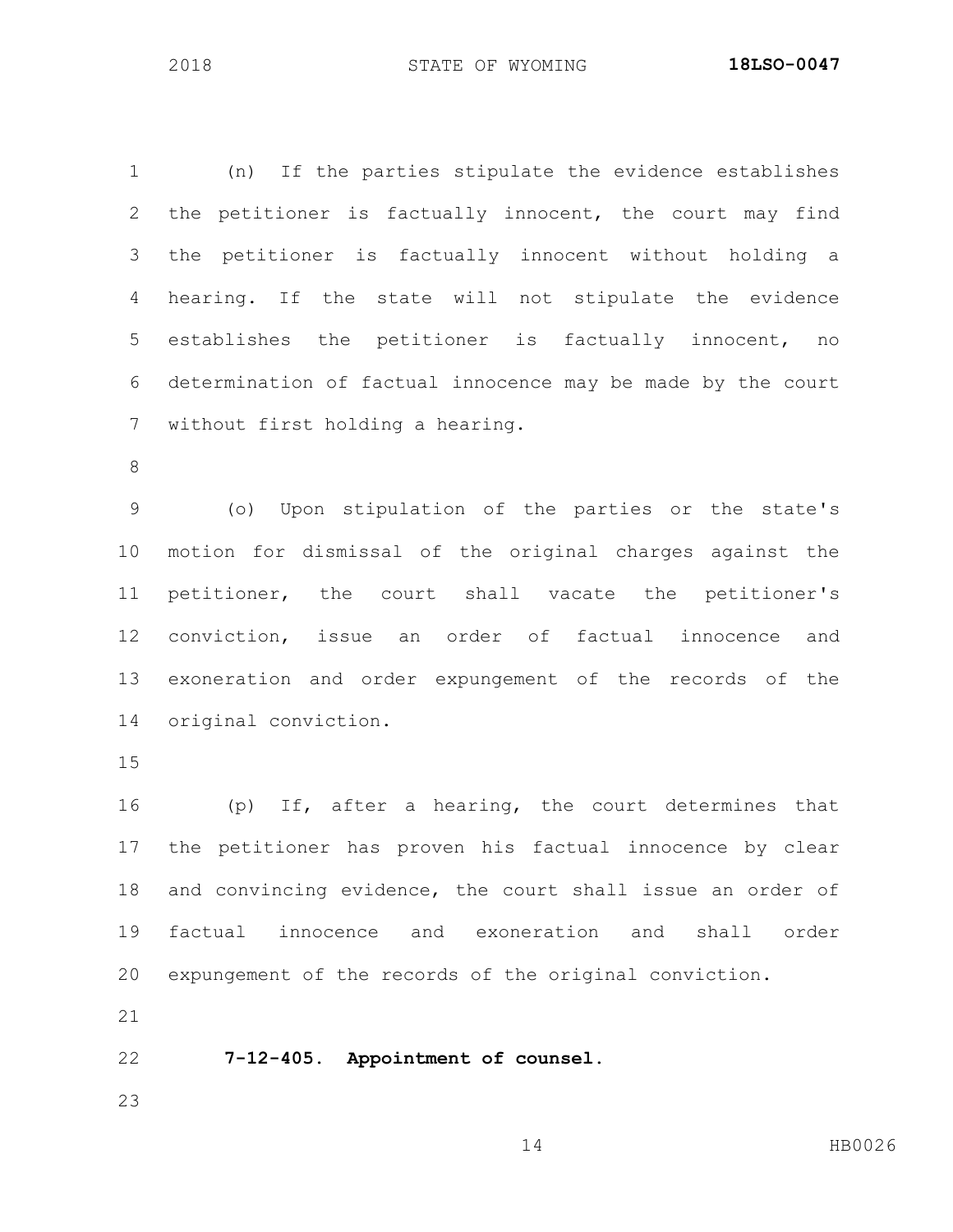The court may appoint counsel for a petitioner upon a determination that the petition is not subject to summary dismissal and the petitioner is needy. Counsel shall be appointed as provided in W.S. 7-6-104(c)(vii). **7-12-406. Victim notification.** Following any petition filed under W.S. 7-12-403, the district attorney shall make reasonable efforts to provide notice to the victim that the petition has been filed, the time and place for any hearing that may be held as a result of the petition and the disposition of the petition. For purposes of this section, "victim" means as defined in W.S.  $1-40-202$  (a) (ii). **7-12-407. Appeal.** An order granting or denying a petition under this act is appealable by either party. **Section 2.** W.S. 7-6-104(c)(vii), 7-14-101(b), 7-14-103(b) and 7-14-105(a) are amended to read: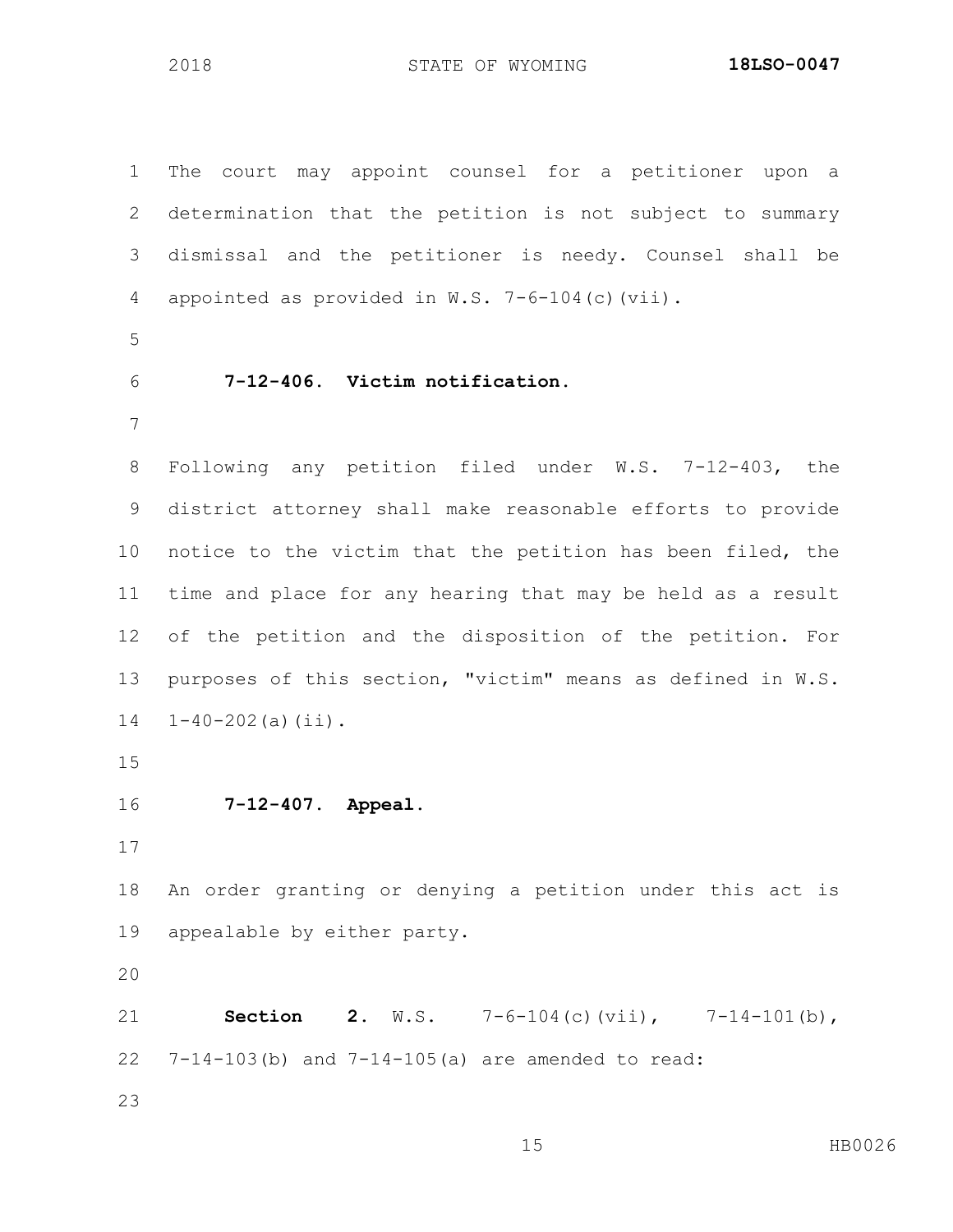**7-6-104. Representation of needy persons.** (c) A needy person who is entitled to be represented by an attorney under subsection (a) of this section is entitled: (vii) To be represented by the public defender in a motion brought in accordance with the provisions of the Post-Conviction DNA Testing Act or in accordance with W.S. 7-12-405. **7-14-101. Definition of "this act"; commencement and conduct of proceedings.** (b) Any person serving a felony sentence in a state penal institution who asserts that in the proceedings which resulted in his conviction or sentence there was a substantial denial of his rights under the constitution of 19 the United States or of the state of Wyoming, or both, may institute proceedings under this act. The proceeding shall be commenced by filing with the clerk of the court where the conviction occurred a petition verified by affidavit. A copy of the petition shall be served by the inmate on the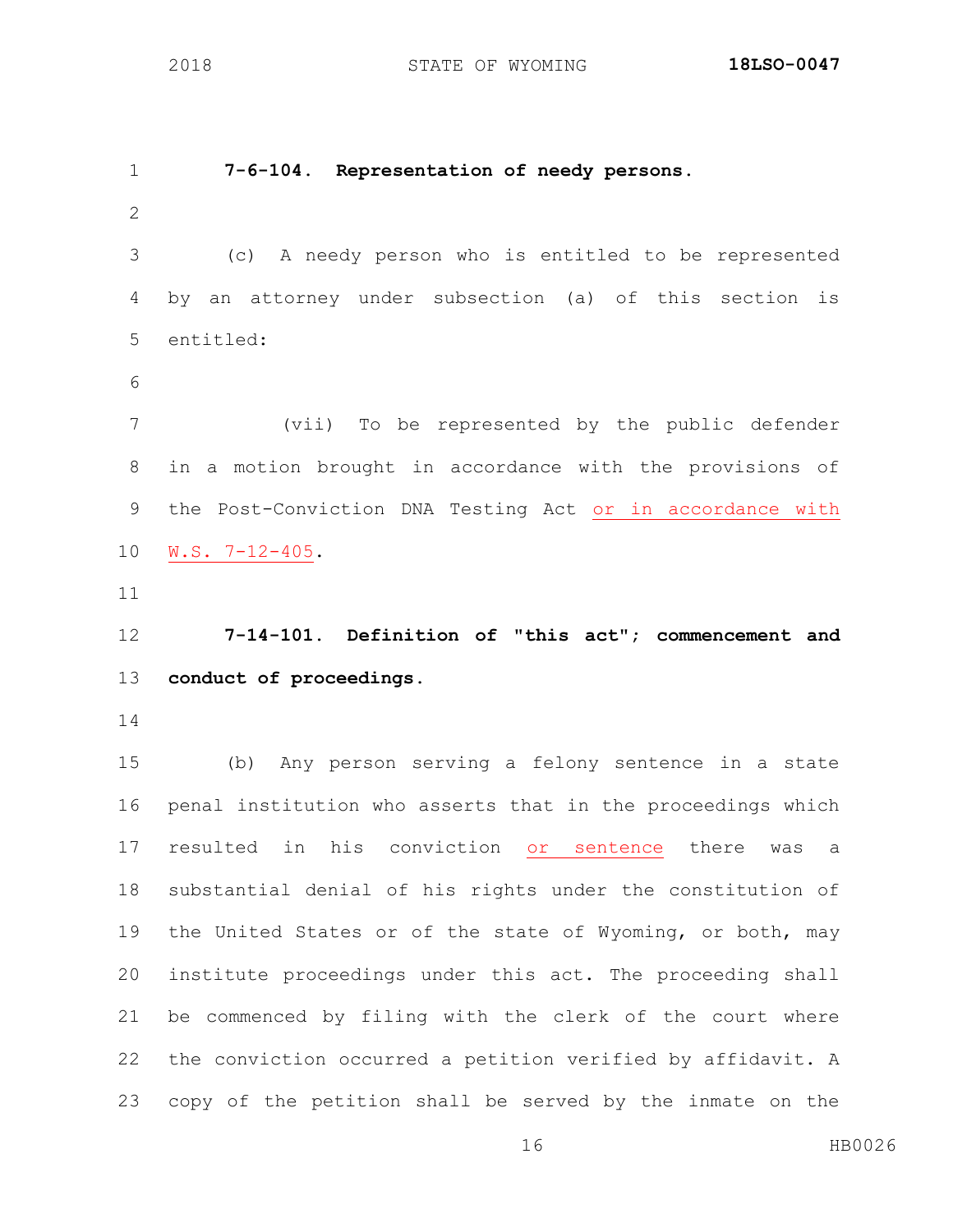| $\mathbf 1$ | Wyoming attorney general by certified or registered mail or      |
|-------------|------------------------------------------------------------------|
| 2           | by some other method reasonably calculated to assure prompt      |
| 3           | and verifiable service. The clerk shall docket the petition      |
| 4           | upon receipt and bring it promptly to the attention of the       |
| 5           | court.                                                           |
| 6           |                                                                  |
| 7           | 7-14-103. Claims barred; applicability of act.                   |
| 8           |                                                                  |
| $\mathsf 9$ | Notwithstanding paragraph (a)(i) of this section,<br>(b)         |
| 10          | court may hear a petition $\frac{1}{2}$ based on any of the<br>a |
| 11          | following:                                                       |
| 12          |                                                                  |
| 13          | (i)<br>The petitioner sets forth facts supported by              |
| 14          | affidavits or other credible evidence which was not known        |
| 15          | or reasonably available to him at the time of a direct           |
| 16          | appeal; $-\text{or}$                                             |
| 17          |                                                                  |
| 18          | (ii) The court makes a finding finds from a                      |
| 19          | review of the trial and appellate records that the               |
| 20          | petitioner was denied petitioner's appellate counsel             |
| 21          | provided constitutionally effective ineffective assistance       |
| 22          | of counsel by failing to assert a claim that was likely to       |
| 23          | result in a reversal of the petitioner's conviction or           |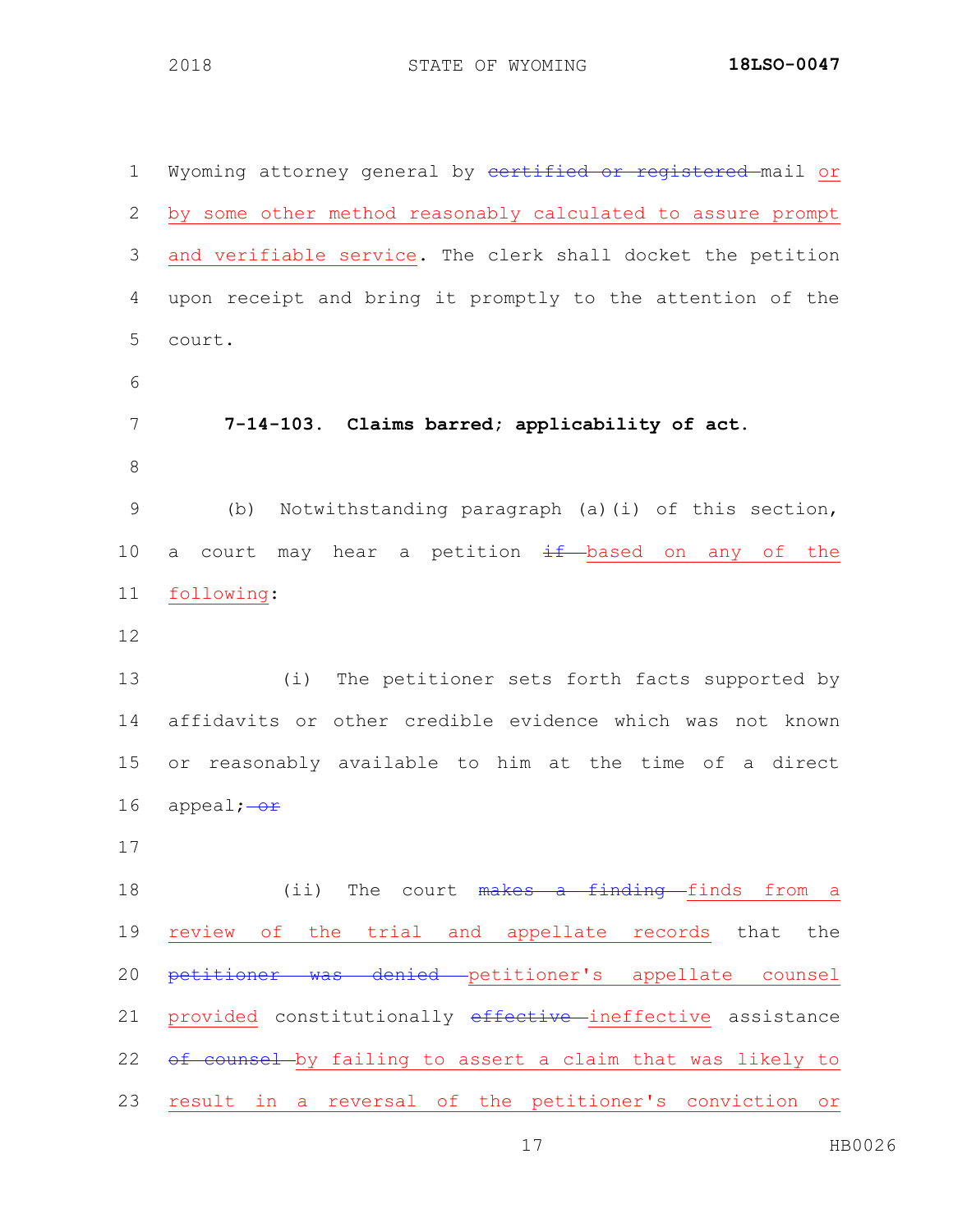sentence on his direct appeal. This finding may be reviewed by the supreme court together with any further action of 3 the district court taken on the petition; $\div$  or (iii) The petitioner was represented by the same attorney in the trial and appellate courts. **7-14-105. Answer by state; withdrawal of petition; amendments and further pleadings.**  11 (a) Within thirty (30) forty-five (45) days after 12 filing being ordered to respond to the petition by the 13 court, or within any further time as the court may fix, the attorney general on behalf of the state shall answer or move to dismiss the petition. No other or further pleadings shall be filed except as the court may order on its own motion or on that of either party.